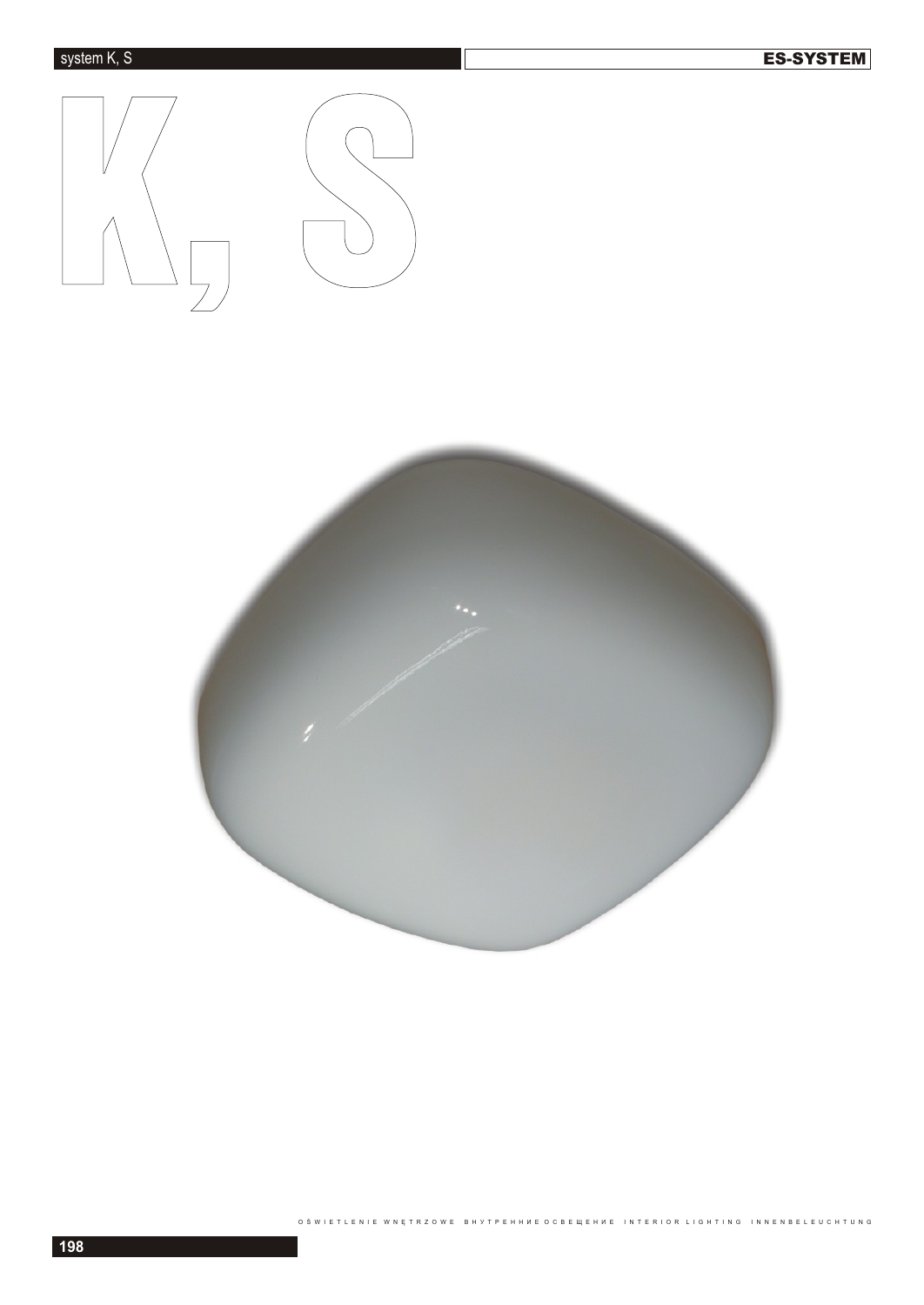## **ES-SYSTEM**

## $\mathbb{F}_{20}$  CC  $\mathbb{Q}$   $\mathbb{F}$   $\mathbb{F}$

|                                                                 |                                                                                                                                                                                                                                                           | 一                                                          | <u>Iwn</u>                                | €                                                  | $\mathbbmss{m}$   |                                             | $\bigotimes$                         | $\sqrt{\frac{1}{\log n}}$ |
|-----------------------------------------------------------------|-----------------------------------------------------------------------------------------------------------------------------------------------------------------------------------------------------------------------------------------------------------|------------------------------------------------------------|-------------------------------------------|----------------------------------------------------|-------------------|---------------------------------------------|--------------------------------------|---------------------------|
|                                                                 | Klosz szklany, opalowy,<br>korpus z blachy stalowej<br>Опаловый, стеклянный<br>плафон. Корпусы из<br>листовой стали<br>Glass shade, opal,<br>body of steel sheet<br>Opalglasabdeckung,<br>Gehäuse aus Stahlblech                                          | $\circledR$<br>0136000<br>0137000<br>$\frac{1}{2}$ 0138000 | S-003/200.1<br>S-003/250.1<br>S-022/250.1 | 1xA60 60W<br>1xA60 60W<br>2xA60 40W                | E27<br>E27<br>E27 | Rys.<br>$\mathbf{1}$<br>1<br>$\overline{2}$ | DxA<br>200x100<br>250x100<br>250x100 | 0,90<br>0,90<br>1,10      |
|                                                                 | $\cdot$ (a)                                                                                                                                                                                                                                               |                                                            |                                           |                                                    |                   |                                             |                                      |                           |
|                                                                 | Klosz szklany, opalowy,<br>korpus z blachy stalowej<br>Опаловый, стеклянный<br>плафон. Корпусы из<br>листовой стали<br>Glass shade, opal,<br>body of steel sheet<br>Opalglasabdeckung,<br>Gehäuse aus Stahlblech                                          | $\circledR$ 0140000<br>0141000                             | S-003/200.2<br>S-003/250.2<br>S-022/250.2 | 1xA60 60W<br>1xA60 60W<br>2xA60 40W                | E27<br>E27<br>E27 | 1<br>$\mathbf{1}$<br>$\overline{2}$         | 200x100<br>250x100<br>250x100        | 0,90<br>0,90<br>1,10      |
| (a<br>5,5x10<br>5,5x10<br>$\mathbb{C}^{\mathbb{O}}$<br>1.<br>2. | $\cdot$ (a)<br>D                                                                                                                                                                                                                                          |                                                            |                                           |                                                    |                   |                                             |                                      |                           |
|                                                                 | Oprawa sufitowa,<br>klosz opalowy, korpus<br>z poliamidu<br>Потолочный светильник,<br>опаловый плафон.<br>Корпусы из полиамида<br>Ceiling luminaire,<br>opal shade, body of<br>polyamide<br>Deckenleuchte,<br>Opalglasabdeckung,<br>Gehäuse aus Polyamide | $\textcircled{F}$<br>0104000                               | S-018                                     | A60 60W                                            | E27               |                                             | 170x190                              | 0,80                      |
|                                                                 | $\circled{a}$<br>D<br>$\underline{\emptyset\,8}$<br>5,6x8,6<br>$\circled{a}$<br>है °् न<br>63                                                                                                                                                             |                                                            |                                           | <b>ESW0104</b><br>72<br>36<br>$-c0$<br>$\check{~}$ | C90               |                                             |                                      |                           |

O ŚW I E T L E N I E W N Ę T R Z O W E B H Y T P E H H W E O C B E Щ E H W E I N T E R I OR L I G H T I N G IN N E N B E L E U C H T U N G